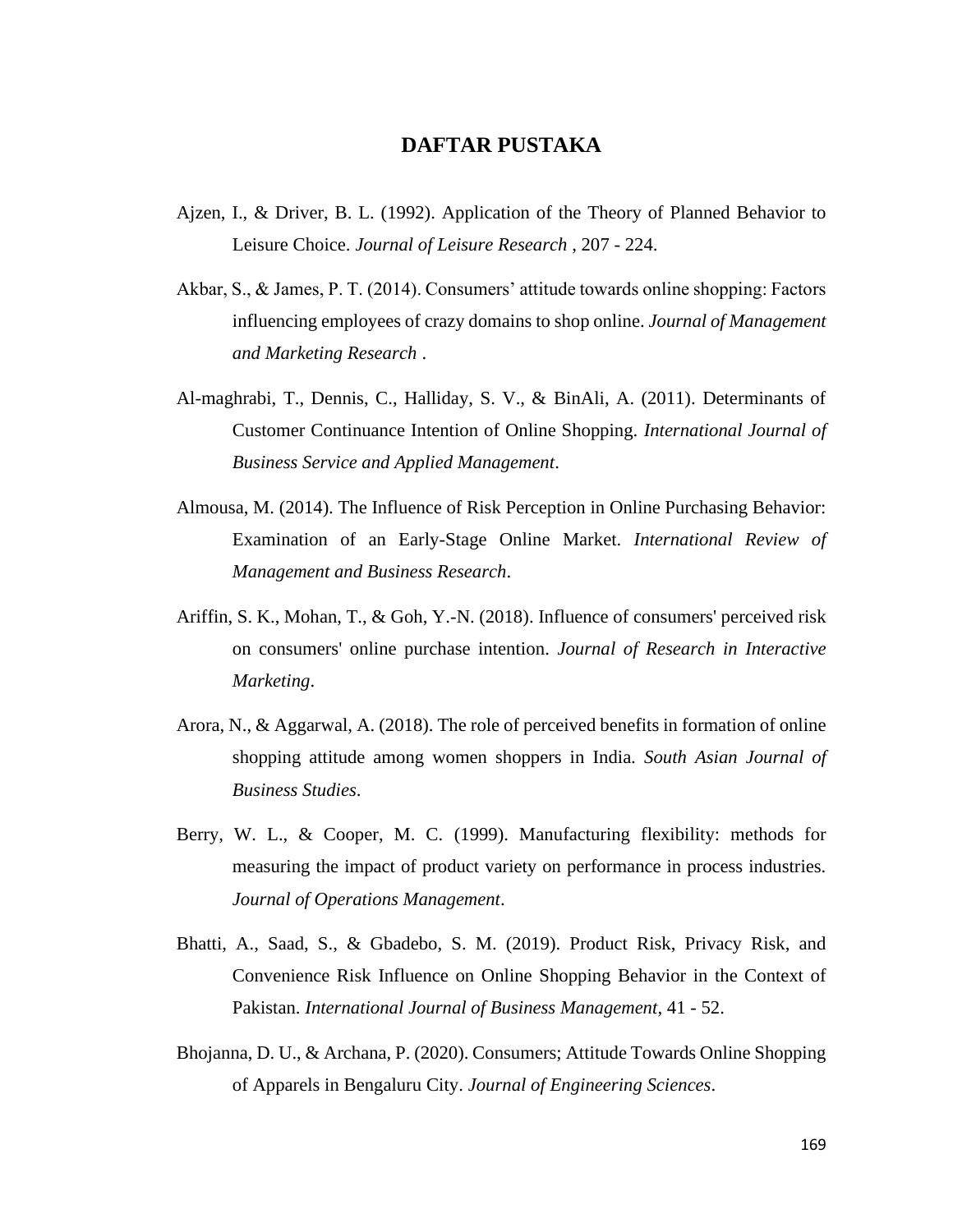- Bonera, M. (2011). The propensity of e-commerce usage: the influencing variables. *Management Research Review*, 821 - 837.
- Chang, C. (2011). The Effect of the Number of Product Subcategories on Perceived Variety and Shopping Experience in an Online Store. *Journal of Interactive Marketing*, 159 - 168.
- Cheah, I., Phau, I., & Liang, J. (2015). Factors influencing consumers' attitude and purchase intentions of e-deals. *Marketing Intelligence & Planning*, 763 - 783.
- Chen, Y.-H., Hsu, I.-C., & Lin, C.-C. (2010). Website attributes that increase consumer purchase intention: A conjoint analysis. *Journal of Business Research*.
- Cheng, H.-H., & Huang, S.-W. (2013). Exploring antecedents and consequence of online group-buying intention: An extended perspective on theory of planned behavior. *International Journal of Information Management*, 185 - 198.
- Cheng, S.-Y., Tsai, M.-T., Cheng, N.-C., & Chen, K.-S. (2012). Predicting intention to purchase on group buying website in Taiwan. *Online Information Review*, 608 712.
- Clement, J. (2020, January 07). *Global number of internet users 2005-2019*. Retrieved from Statista: https://www.statista.com/statistics/273018/number-of-internetusers-worldwide/
- DailySocial. (2016, November 18). *HaloDoc Gandeng Watsons Indonesia untuk Ketersediaan Produk Kesehatan di ApotikAntar*. Retrieved from DailySocial.id: https://dailysocial.id/post/halodoc-gandeng-watsons-indonesia-untukketersediaan-produk-kesehatan-di-apotikantar
- Das, G. (2014). Factors affecting Indian shoppers' attitude and purchase intention: An empirical check. *Journal of Retailing and Consumer Services*.
- Delafrooz, N., Paim, L. H., & Khatibi, A. (2010). Students' Online Shopping Behavior: An Empirical Study. *Journal of American Science*.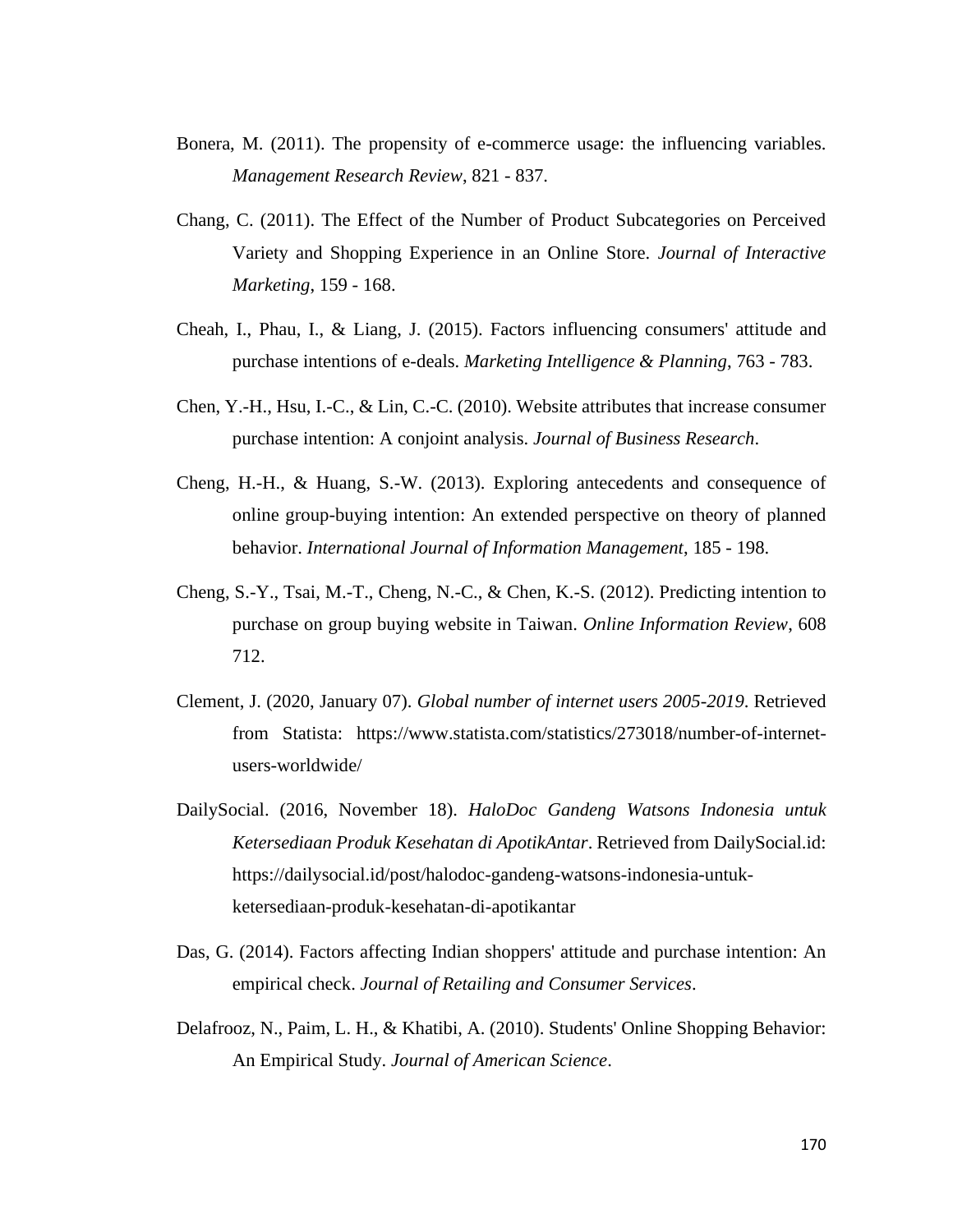Department, S. R. (2019, November 21). *Number of internet users in Indonesia from 2017 to 2023*. Retrieved from Statista: https://www.statista.com/statistics/254456/number-of-internet-users-inindonesia/

- detikFInance. (2016, Juni 28). *Tingkatkan Penjualan, Peritel Watsons Bikin Situs Belanja Online*. Retrieved from detikfinance.
- Dzimiri, M. T., Katlego A. Thamage, M. M., Basuhi, E., & Radikoko, I. (2018). Consumer Perceptions towards Online Retailing in Botswana: A Case Study of the University of Botswana. *Transactions on Networks and Communications*.
- Forsythe, S., Liu, C., Shannon, D., & Gardner, L. C. (2006). Development of a Scale To Measure the Perceived Benefits and Risks of Online Shopping. *Journal of Interactive Marketing*.
- Glover, S., & Benbasat, I. (2010). A Comprehensive Model of Perceived Risk of E-Commerce Transactions. *International Journal of Electronic Commerce* , 47 - 78.
- Grandón, E. E., Nasco, S. A., & Jr., P. P. (2011). Comparing theories to explain ecommerce adoption. *Journal of Business Research*, 292 - 298.
- Ha, S., & Stoel, L. (2008). Consumer e-shopping acceptance: Antecedents in a technology acceptance model. *Journal of Business Research*.
- Hair, J. F., Black, W. C., Babin, B. J., & Anderson, R. E. (2010). *Multivariate Data Analysis'; A Global Perspective.* Upper Saddle River. New Jersey: Pearson.
- Hair, J. F., Black, W. C., Babin, B. J., & Anderson, R. E. (2014). *Multivariate Data Analysis.* Harlow: Pearson Education Limited.
- Han, M. C., & Kim, Y. (2017). Why Consumers Hesitate to Shop Online: Perceived Risk and Product Involvement on Taobao.com. *Journal of Promotion Management*.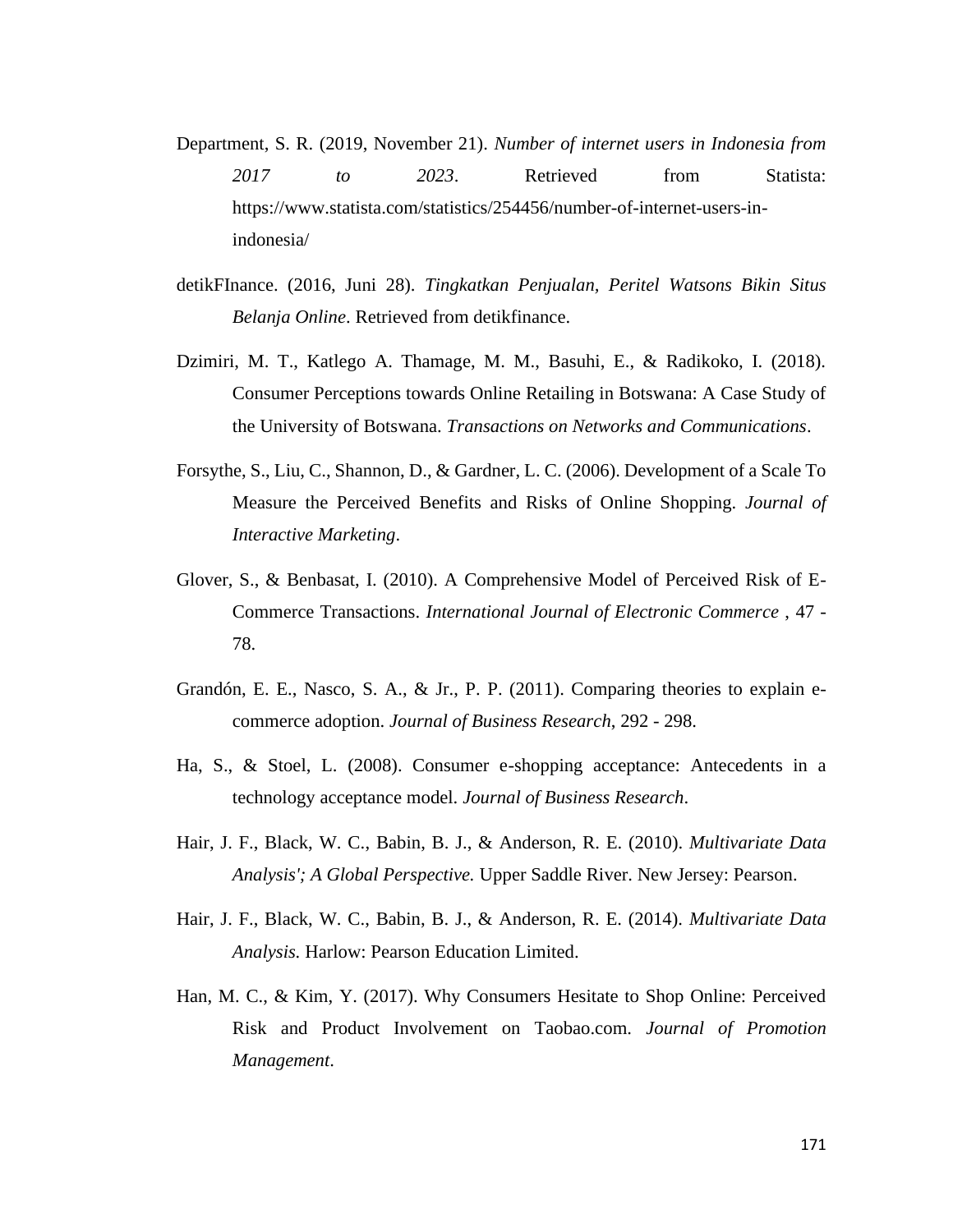- Hasbullah, N. A., Osman, A., Abdullah, S., Salahuddin, S. N., Ramlee, N. F., & Soha, H. M. (2016). The Relationship of Attitude, Subjective Norm and Website Usability on Consumer Intention to Purchase Online: An Evidence of Malaysian Youth\*. *Procedia Economics and Finance* , 493 - 502.
- Herdyanto, A. (2019, Agustus 10). *Sejarah Perkembangan Teknologi Informasi di Indonesia, Ini 8 Ceritanya*. Retrieved from IDN Times: https://www.idntimes.com/tech/trend/abraham-herdyanto/sejarahperkembangan-teknologi-informasi-indonesia/full
- Ismael, F., & Indrajaya, A. N. (2019). INDONESIAN PATRONAGE INTENTION TOWARD E-COMMERCE. *South East Asia Journal of Contemporary Business, Economics and Law*.
- Javadi, M. H., Dolatabadi, H. R., Nourbakhsh, M., Poursaeedi, A., & Asadollahi, A. R. (2012). An Analysis of Factors Affecting on Online Shopping Behavior of Consumers. *International Journal of Marketing Studies*.
- Khalifa, M., & Shen, K. N. (2008). DRIVERS FOR TRANSACTIONAL B2C M-COMMERCE ADOPTION EXTENDED THEORY OF PLANNED BEHAVIOR. *Journal of Computer Information Systems*, 111 - 117.
- Khalil, H., Umapathy, K., Goel, L. C., & Reddivari, S. (2019). Exploring Relationships Between e-Tailing Website Quality and Purchase Intention. *Lecture Notes in Computer Science*.
- Kim, D. J., Ferrin, D. L., & Rao, H. R. (2008). A trust-based consumer decision-making model in electronic commerce : The role of trust, perceived risk, and their antecendents. *Decision Support Systems*, 544 - 564.
- Kim, D., Lee, K. Y., Lee, D., Ferrin, D., & Rao, R. (2003). Trust, Risk and Benefit in Electronic Commerce: What Are the Relationships. *Americas Conference on Information Systems*.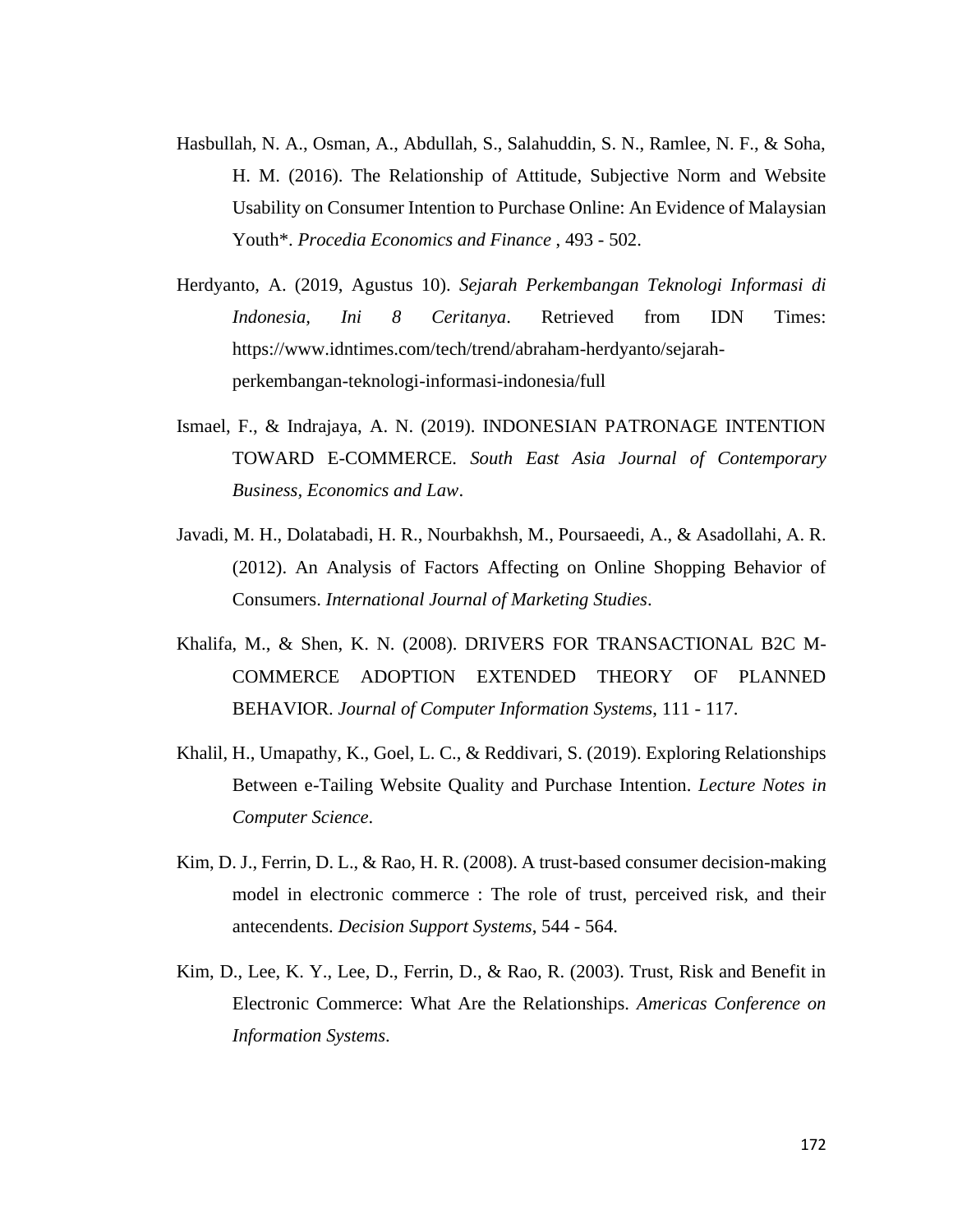- Kontan. (2017, September 30). *Duta inti mendandani gerai Watsons*. Retrieved from Kontan.co.id: https://industri.kontan.co.id/news/duta-inti-mendandani-geraiwatsons
- Lee, A. (2020, January 30). *DIGITAL 2020: WHAT YOU REALLY NEED TO KNOW*. Retrieved from We Are Social: https://wearesocial.com/sg/blog/2020/01/digital-2020-what-you-really-need-toknow
- Li, B., Ch'ng, E., Chong, A. Y.-L., & Bao, H. (2016). Predicting online e-marketplace sales performances: A big data approach. *Computers & Industrial Engineering*.
- Li, M., Dong, Z., & Chen, X. (2012). Factors influencing consumption experience of mobile commerce. *Internet Research*.
- Lind, D. A., Marchal, W. G., & Wathen, S. A. (2012). *Statistical Techniques in Business & Economics.* New York: McGraw-Hill/Irwin.
- Liu, M. T., Brock, J. L., Shi, G. C., Chu, R., & Tseng, T.-H. (2013). Perceived benefits, perceived risk, and trust Influences on consumers' group buying behavior. *Asia Pacific Journal of Marketing and Logistics*, 225 - 248.
- Lodorfos, G. N., Trosterud, T. A., & Whitworth, C. (2006). E-Consumers' Attitude and Behaviour in the Online Commodities Market. *Innovative Marketing*.
- Lu, B., Fan, W., & Zhou, M. (2016). Social presence, trust, and social commerce purchase intention: An empirical research. *Computers in Human Behavior*, 225 - 237.
- Malhotra, N. K. (2010). *Marketing Research: An Applied Orientation.* Upper Saddle River. New Jersey: Pearson.
- Malhotra, N. K. (2012). *Basic Marketing Research Integration of Social Media.* Pearson Education.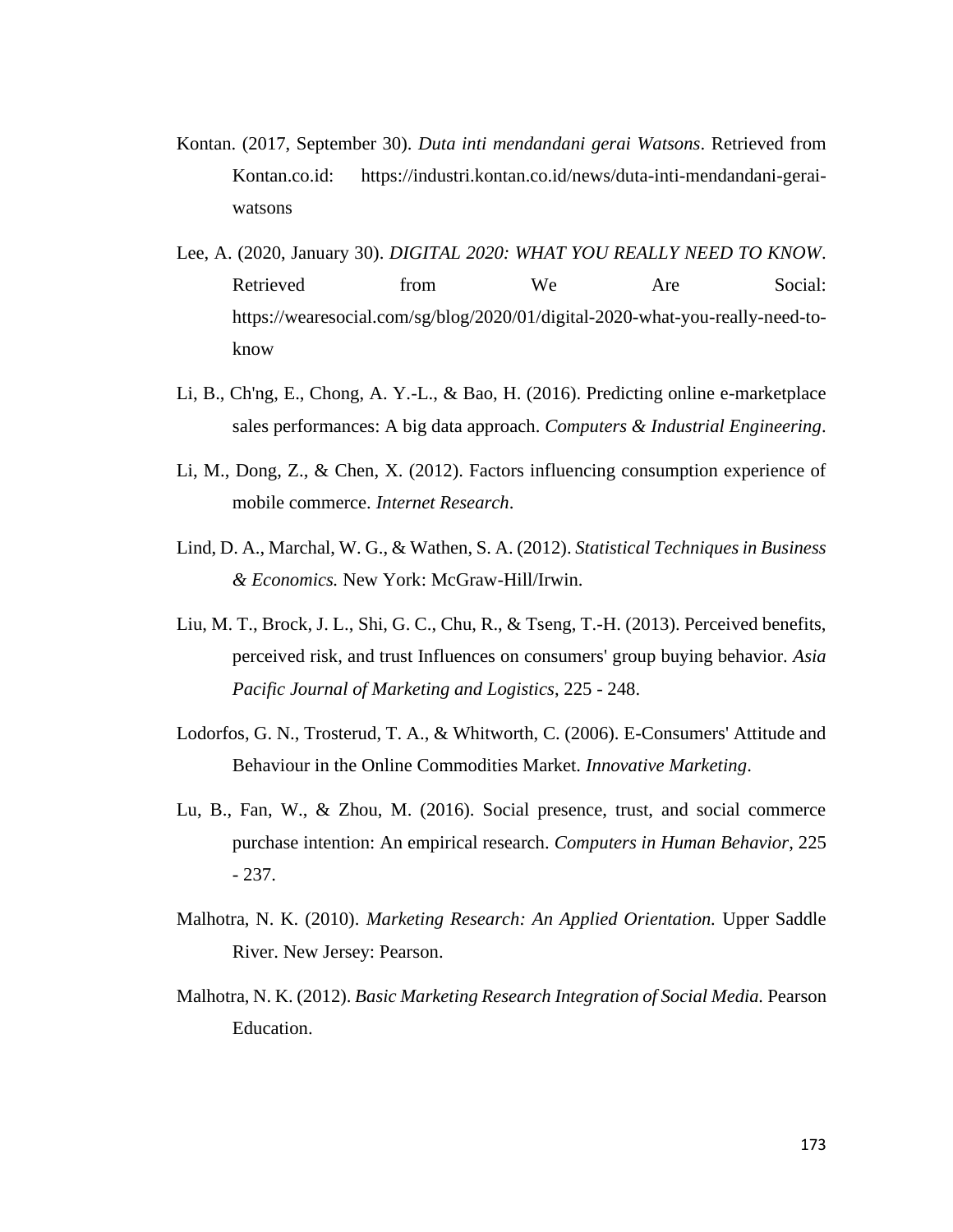- Manafe, D. (2019, Februari 08). *BKKBN: 4,8 Juta Bayi Lahir Tiap Tahun*. Retrieved from Berita Satu: https://www.beritasatu.com/kesehatan/536962/bkkbn-48 juta-bayi-lahir-tiap-tahun
- Margrit, A. (2018, Oktober 12). *66% Konsumen Indonesia Berbelanja Produk Ibu dan Anak Secara Online*. Retrieved from Bisnis.com: https://ekonomi.bisnis.com/read/20181012/12/848677/66-konsumenindonesia-berbelanja-produk-ibu-dan-anak-secara-online
- Masoud, E. Y. (2013). The Effect of Perceived Risk on Online Shopping in Jordan. *European Journal of Business and Management*.
- Medium. (2018, Juni 14). *Profit Generation: Marketplaces vs. Own E-Commerce Website*. Retrieved from Medium: https://medium.com/swlh/profit-generationmarketplaces-vs-own-e-commerce-website-6540f611fcf
- Meixian, L. (2015). Convenience and Online Consumer Shopping Behavior: A Business Anthropological Case Study Based on the Contigent Valuation Method. *The Anthropologist*.
- Mizroch, A. (2018, February 20). *What The World's Top 10 Tech Firms Have In Common.* Retrieved from Forbes: https://www.forbes.com/sites/startupnationcentral/2018/02/20/what-theworlds-top-10-tech-firms-have-in-common/#3794f8ec2b3a
- Murphy, A., Ponciano, J., Hansen, S., & Touryalai, H. (2019, May 15). *The World's Largest Public Companies*. Retrieved from Forbes: https://www.forbes.com/global2000/#307f7695335d
- Ngelambong, A., Zainol, N., Nor, N. M., & Anuar, J. (2015). Relationship Value in Hospitality Brand Social Networking Sites: Cost and Benefit Analysis. *Journal of Applied Environmental and Biological Sciences*, 89 - 94.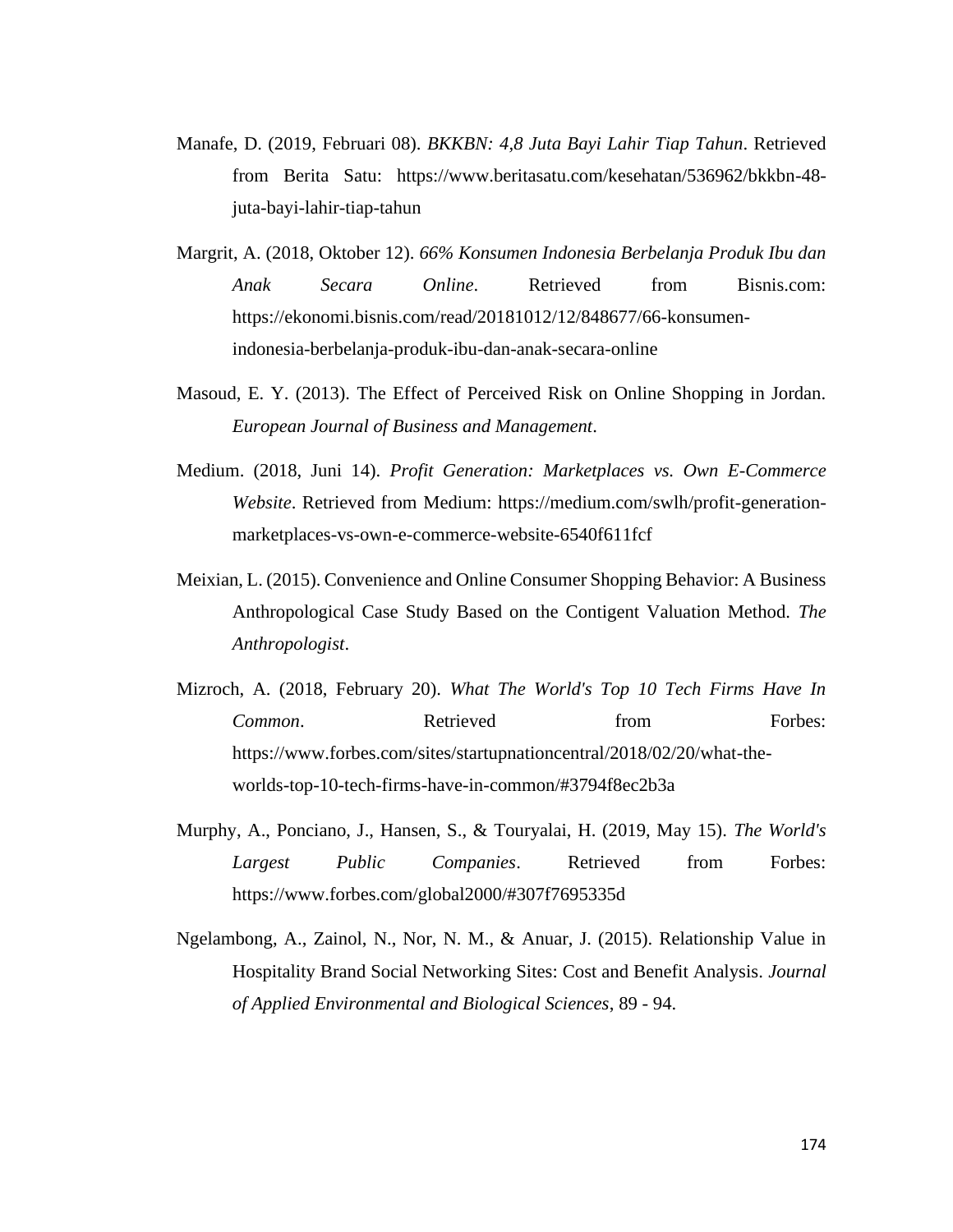- Pavlou, P. A., & Fygenson, M. (2006). UNDERSTANDING AND PREDICTING ELECTRONIC COMMERCE ADOPTION : AN EXTENSION OF THE THEORY OF PLANNED BEHAVIOR. *MIS Quarterly*, 115 - 143.
- Popli, A., & Mishra, D. S. (2015). Factors of Perceived Risk Affecting Online Purchase Decisions of Consumers. *Pacific Business Review International*.
- *Produk Fesyen dan Kecantikan Paling Diminati di Belanja Online*. (2018, February 07). Retrieved from the databoks: https://databoks.katadata.co.id/datapublish/2018/02/07/produks-fesyen-dankecantikan-paling-diminati-di-belanja-online
- Randall, T., & Ulrich, K. (2001). Product Variety, Supply Chain Structure, and Firm Performance: Analysis of the U.S Bicycle Industry. *Management Science*.
- Sam, M. F., & Tahir, M. N. (2009). Website Quality And Consumer Online Purchase Intention Of Air Ticket. *International Journal of Basic & Applied Sciences IJBAS*.
- Shun, C., & Yunjie, X. (2006). Effects of outcome, process and shopping enjoyment on online consumer behaviour. *Electronic Commerce Research and Applications*.
- Sinha, P., & Singh, S. (2017). Comparing Risks and Benefits for the Value Enhancement of Online Purchases. *Gadjah Mada International Journal of Business* , 307 - 326.
- Social Blade. (2020). *Rachel Goddard Youtube Summary*. Retrieved from Social Blade: https://socialblade.com/youtube/user/rclgoddard
- Srinivasan, S. S., Anderson, R., & Ponnavolu, K. (2002). Customer loyalty in ecommerce: an exploration of its antecedents and consequences. *Journal of Retailing*, 41 - 50.